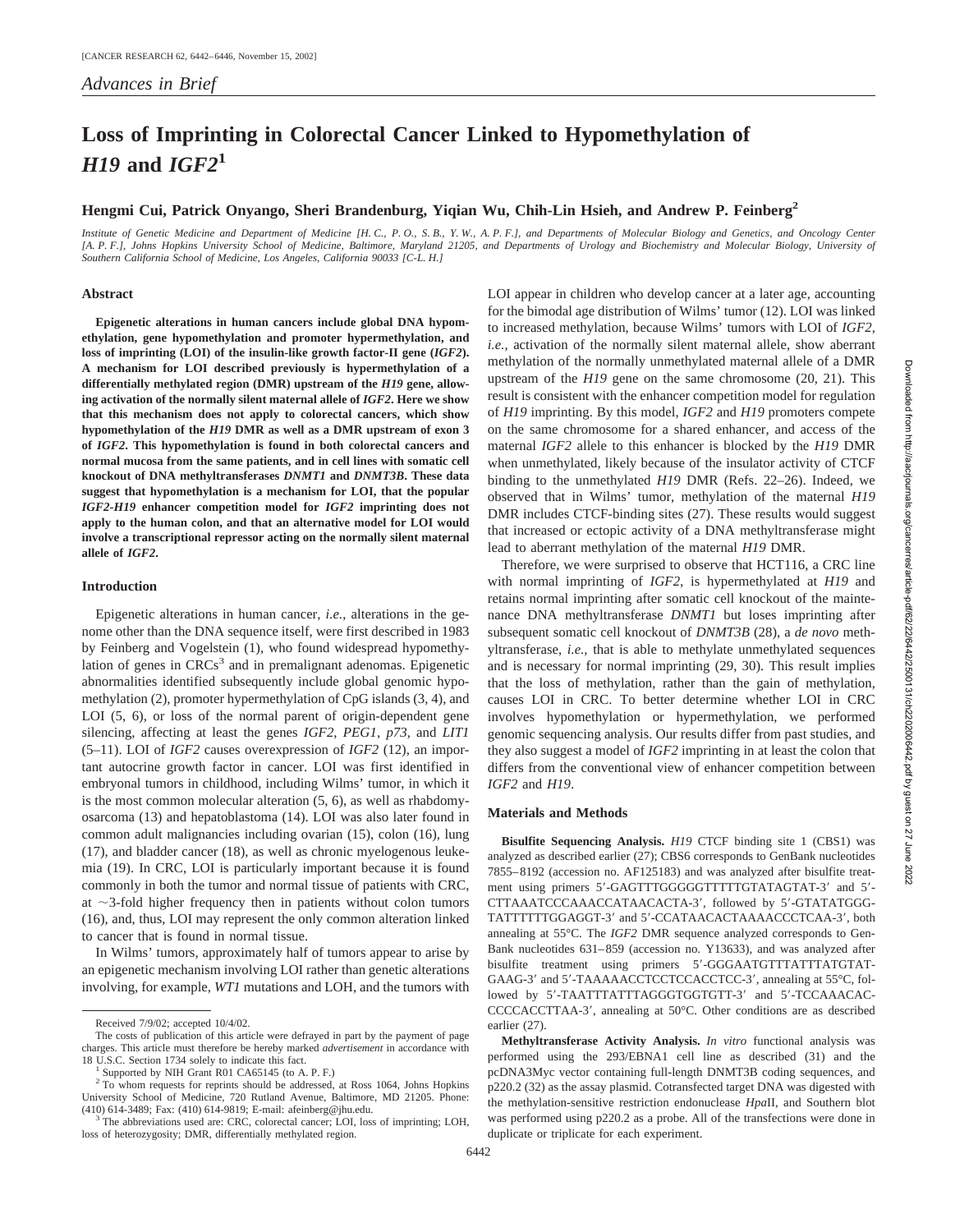**Analysis of** *DNTM3B* **Sequence and** *IGF2* **Imprinting.** Direct PCR sequencing of genomic DNA was performed to analyze the sequence of *DNMT3B*. All of the coding exons published including exon-intron junctions were thoroughly examined. LOI of *IGF2* was assessed according to hot-stop PCR (33).

### **Results**

**Hypomethylation of** *H19* **and** *IGF2* **DMRs in DNA Methyltransferase Knockout Cell Lines.** HCT116 cells show normal imprinting but undergo LOI of *IGF2* after somatic cell knockout of both *DNMT1* and *DNMT3B* (28), suggesting that the loss of methylation rather than the gain of methylation is responsible for LOI in these cells. To test this hypothesis, we examined directly the methylation of two DMRs that distinguish parental alleles in human cells: the *H19* DMR 5-kb upstream of *H19* and methylated on the paternal allele (*H19* active, *IGF2* silent); and the *IGF2* DMR within intron 2 of *IGF2* and methylated on the maternal allele (Ref. 34). Note that the DMRs in humans differ from the mouse, in which there are three rather than one DMR within *IGF2* (35). Bisulfite sequencing analysis of HCT116 cells, and HCT116 cells lacking *DNMT1*, *DNMT3B,* or both, revealed that in the double-knockout cells, which showed LOI, both the *H19* and *IGF2* DMRs, were extensively hypomethylated (Fig. 1). This hypomethylation was found in three separate double-knockout lines with LOI and in none of single-knockout or wild-type lines with normal imprinting (Table 1).

**Hypomethylation of** *H19* **and** *IGF2* **DMRs in Primary CRCs.** To determine whether hypomethylation was also linked to LOI in primary colon cancers, we then analyzed 20 CRC informative for imprinting status of *IGF2* (heterozygous for a transcribed polymorphism) by reverse transcription-PCR, 12 with LOI and 8 with normal imprinting. All 8 of the CRC with normal imprinting showed the normal half-methylation pattern at the *IGF2* DMR, and all 12 of the CRC with LOI showed marked hypomethylation of the *IGF2* DMR  $(P = 0.000007;$  Figs. 2 and 3). In tumors with normal imprinting, the

Table 1 *IGF2 imprinting status and methylation alterations in DNMT knockout cell lines*

| Cell lines      | IGF2 LOI       | Methylation status |          |
|-----------------|----------------|--------------------|----------|
|                 |                | <b>H19 CBS1</b>    | IGF2 DMR |
| WT <sup>a</sup> | N <sub>0</sub> | Hyper              | Half     |
| $TIKO-1$        | N <sub>0</sub> | Hyper              | Half     |
| T1KO-2          | N <sub>0</sub> | Hyper              | Half     |
| $3BKO-1$        | N <sub>0</sub> | Hyper              | Half     |
| $3BKO-2$        | N <sub>0</sub> | Hyper              | Half     |
| $DKO-1$         | Yes            | Hypo               | Hypo     |
| $DKO-2$         | Yes            | Hypo               | Hypo     |
| $DKO-3$         | Yes            | Hypo               | Hypo     |

*<sup>a</sup>* WT, HCT116 wild-type; T1KO, *DNMT1* knockout; 3BKO, *DNMT3B* knockout; DKO, double-knockout; Half, normal half-methylation; Hypo, hypomethylation; Hyper, hypermethylation.

fraction of CpG sites that were methylated was  $43.6 \pm 10.9\%$ , whereas in tumors with LOI the fraction of sites methylated was  $10.9 \pm 9.4\%$  ( $P < 0.0001$ ). In addition, for each DMR, 15–20 clones were independently sequenced from the PCR product of each bisulfite-treated sample, and each experiment was repeated at least once. We also observed hypomethylation of the *H19* DMR in CRC, although the differences were not absolute as in the case of the *IGF2* DMR, but were in marked contrast to Wilms' tumors with LOI (Table 2). These results also differ markedly from those of Nakagawa *et al.* (35), who reported hypermethylation of CBS6 in colorectal cancer. Finally, because LOI is found at increased frequency in both tumor and normal tissue of patients with CRC, we also examined the matched normal mucosa of 3 CRC patients whose tumors showed LOI. As we reported earlier (16), the matched normal mucosa also showed LOI of *IGF2*, although methylation had not been examined in that study. We found the same pattern of hypomethylation in the normal colonic mucosa in each patient as we found in tumors (Table 2), indicating that this epigenetic abnormality was not limited to the cancers.

**IGF2 DMR** 

Downloaded from http://aacrjournals.org/cancerres/article-pdf/62/22/6442/2500131/ch2202006442.pdf by guest on 27 June 2022 Downloaded from http://aacrjournals.org/cancerres/article-pdf/62/22/6442/2500131/ch2202006442.pdf by guest on 27 June 2022

**IGF2 Imprinting** 

Fig. 1. Hypomethylation of *H19* and *IGF2* DMRs in CRC cell lines with LOI of *IGF2* and somatic cell knockout of DNA methyltransferase. HCT116 cells (*WT*), *DNMT1* knockout (*T1KO*), *DNMT3B* knockout (*3BKO*), and *DNMT1/ DNMT3B* double-knockout (*DKO*) cells were analyzed by bisulfite genomic sequencing at the *H19* (CTCF binding site 1) and *IGF2* DMRs. By the enhancer competition model, biallelic methylation of the *H19* DMR should cause LOI of *IGF2*, but it does not in these cells. Rather, the *IGF2* DMR shows normal half methylation with normal imprinting and hypomethylation with LOI of *IGF2*.



H19 CBS1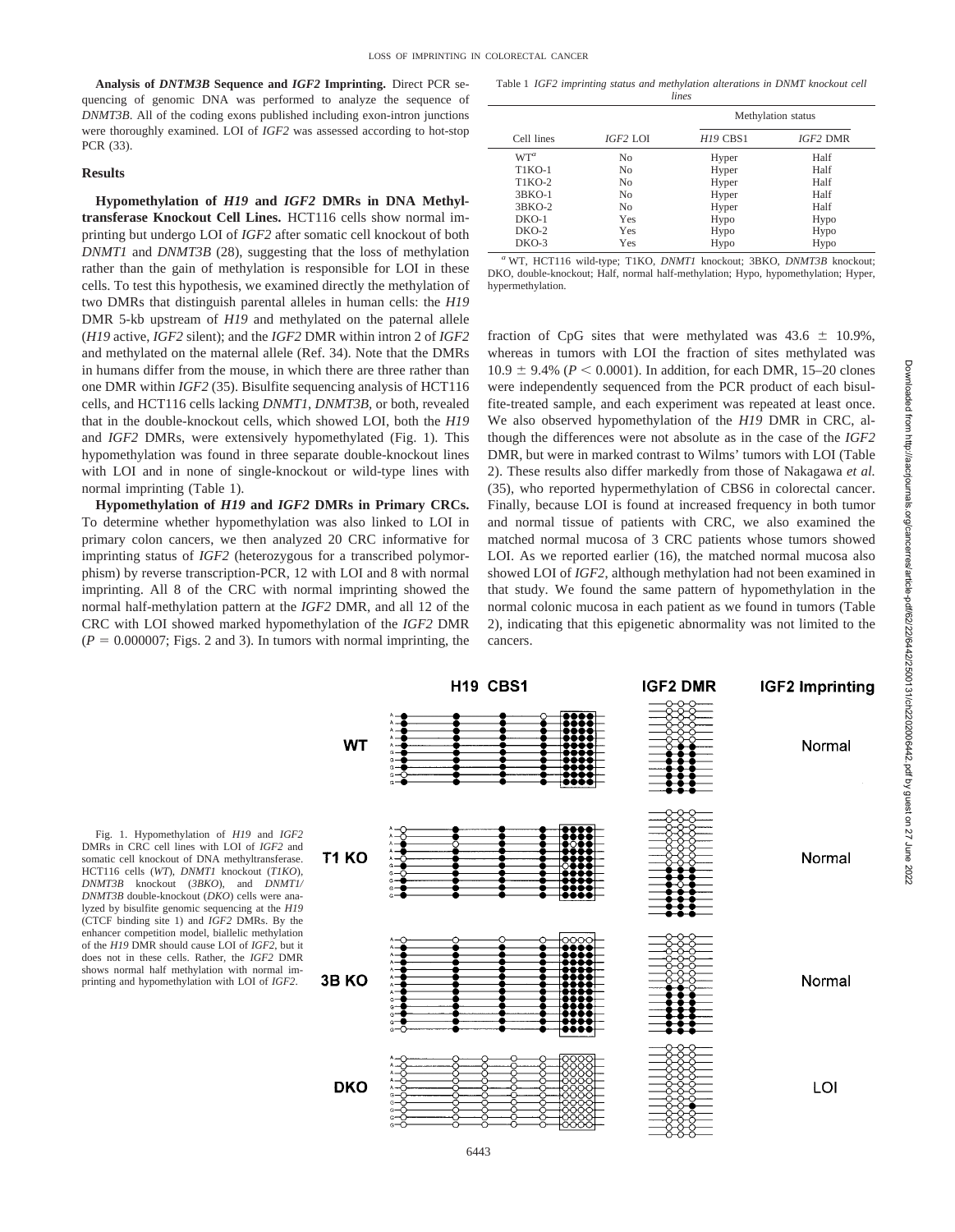

Fig. 2. Normal methylation of *IGF2* and variable methylation of *H19* DMRs in sporadic CRCs with normal imprinting of *IGF2*. The *H19* DMR shows variable hypomethylation unrelated to imprinting status of *IGF2*, whereas the *IGF2* DMR shows complete concordance of normal methylation and normal imprinting. Genomic DNA was treated with sodium bisulfite, and then was PCR amplified and subcloned before sequencing. Ten to 15 clones were sequenced for each sample. Each *line* represents a separate clone. (.), methylated CpG sites; (O), unmethylated CpG sites. Case number is shown on the left. Single nucleotide polymorphisms are shown on the left, distinguishing alleles.

**Neutral Polymorphisms of** *DNMT3B* **in Human CRCs.** Because LOI and hypomethylation were present in normal tissue, and DNMT3B appeared to play a role in LOI in HCT116 cells, we examined all 20 of the CRC for germ-line mutations in the DNMT3B gene. Six of 20 patients showed a single variation in the coding sequence leading to amino acid substitutions: G892T (G210W), G1390A (A376T), A1451G (Y396C), G2044A (V594I), G2086A (V608M), and T1436C (L391P). To distinguish between neutral and functional variants, we performed site-directed mutagenesis and transfection into 293/EBNA1 cells, together with an episomal vector, which was the target for *de novo* methylation. None of the variants disrupted *DNMT3B* methyltransferase activity (data not shown). Thus, these sequence variations represent neutral polymorphisms.

### **Discussion**

This study has two major results. First, we report that hypomethylation, rather than hypermethylation, is linked to LOI of IGF2 in human CRC based on two lines of evidence. In CRC lines in which hypomethylation is induced artificially by *DNMT1/DNMT3B* double knockout, LOI is found only in the hypomethylated lines. Indeed, unmodified HCT116 cells with hypermethylation of the *H19* DMR exhibit normal imprinting, even though Wilms' tumors with hypermethylation of the same sites show LOI (27). Furthermore, we find that in primary human CRC, as well, LOI is linked to hypomethylation rather than hypermethylation. The latter result is in contrast to the findings of Nakagawa *et al.* (35)*,* who reported hypermethylation of the *H19* in CRC with LOI of *IGF2*. It should be remembered that the first epigenetic alterations found in human cancer was hypomethylation of DNA (1) and that CRC show global hypomethylation even in the presence of specific sites of increased DNA methylation (2). Furthermore, the assumption that CpG islands are universally hypomethylated is incorrect, as imprinted genes show normal methylation, and we have also identified recently many normally methylated CpG islands in normal cells (36). Therefore, a more correct and inclusive view is that cancers show epigenetic instability, including global hypomethylation, and sites of both aberrantly increased and decreased methylation, that lead to altered gene regulation.

The second major result of this study is that normal imprinting in the colon and LOI in CRC is specifically linked to the methylation status of a DMR within *IGF2* and not *H19*. Thus, all 8 of the cancers with normal imprinting showed normal half-methylation of the *IGF2* DMR and all 11 of the cancers showed hypomethylation of this DMR,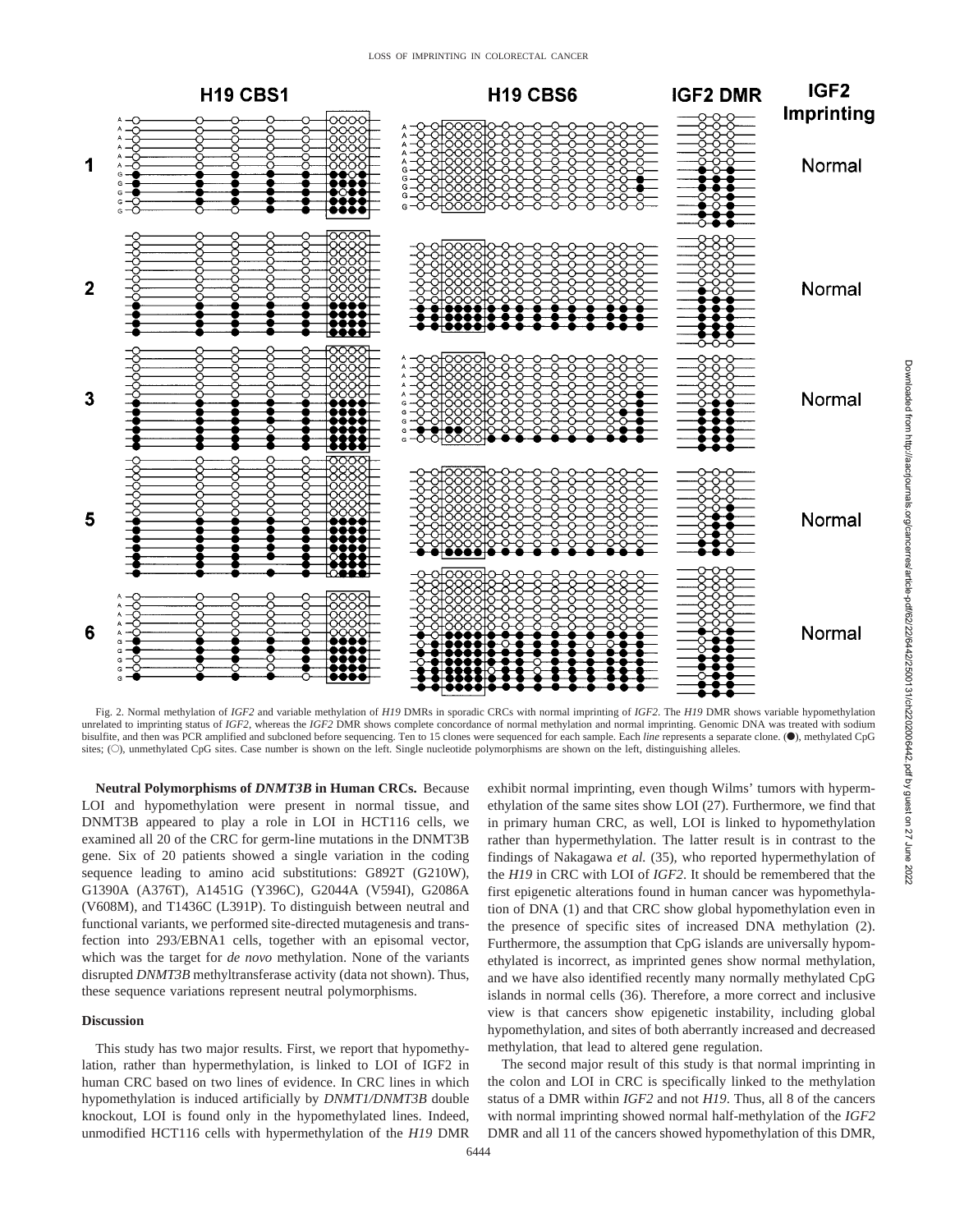#### LOSS OF IMPRINTING IN COLORECTAL CANCER



Fig. 3. Hypomethylation of *H19* and *IGF2* DMRs in sporadic CRCs with LOI. The *H19* DMR shows variable hypomethylation unrelated to imprinting status of *IGF2*, whereas the *IGF2* DMR shows complete concordance of hypomethylation and LOI. Labeling is as described in the legend to Fig. 2.

as well as 3 matched normal mucosal specimens that also showed LOI. Takai et al. (37) recently described partial or complete hypomethylation of the *H19* ICR in two of four bladder cancers, but no relationship to *H19* imprinting; *IGF2* was not examined in that study. We did not find any alteration of *H19* imprinting in the CRC examined here. We would argue that it is the *IGF2* DMR, not the *H19* DMR, that is important in maintaining imprinting in CRC. We had reported earlier that cancers with LOI also show LOI in the matched normal mucosa (16), so we would expect that this methylation abnormality is generally present in the colon of these cancer patients.

An important implication of this result is that it suggests a mechanism for regulation of *IGF2* imprinting independent of enhancer competition. By the enhancer competition model, *IGF2* and *H19* promoters compete on the same chromosome for a shared enhancer, and access of the maternal *IGF2* allele to this enhancer is blocked by the *H19* DMR when unmethylated, likely because of the insulator activity of CTCF binding to the unmethylated *H19* DMR (22–26). However, in CRC with LOI, the *H19* DMR is hypomethylated on both alleles, and hypomethylation of the *IGF2* DMR is specifically linked to LOI of *IGF2* in both primary CRC and in HCT116 cells in which methyltransferases have been disrupted experimentally.

Some clues to function are available from mouse studies, although

Table 2 *IGF2 imprinting status and methylation alterations in primary CRC<sup>a</sup>*

|            |                | Methylation status |                 |                 |
|------------|----------------|--------------------|-----------------|-----------------|
| Sample no. | IGF2 LOI       | H19 CBS1           | <b>H19 CBS6</b> | <b>IGF2 DMR</b> |
| 1T         | No             | Half               | Hypo            | Half            |
| 2T         | N <sub>o</sub> | Half               | Hypo            | Half            |
| 3T         | No             | Half               | Hypo            | Half            |
| 4T         | N <sub>0</sub> | Half               | Half            | Half            |
| 5T         | No             | Half               | Hypo            | Half            |
| 6T         | N <sub>o</sub> | Half               | Half            | Half            |
| 7T         | No             | Half               | Half            | Half            |
| 8T         | N <sub>o</sub> | Hyper              | Half            | Half            |
| 9Τ         | Yes            | Hypo               | Hypo            | Hypo            |
| 10T        | Yes            | Hypo               | Hypo            | Hypo            |
| 11T        | Yes            | Hypo               | Hypo            | Hypo            |
| 12T        | Yes            | Hypo               | Hypo            | Hypo            |
| 12N        | Yes            | Half               | Hypo            | Hypo            |
| 13T        | Yes            | Half               | Hypo            | Hypo            |
| 14T        | Yes            | Hypo               | Hypo            | Hypo            |
| 15T        | Yes            | Half               | Hypo            | Hypo            |
| 16T        | Yes            | Half               | Half            | Hypo            |
| 17T        | Yes            | Half               | Hypo            | Hypo            |
| 17N        | Yes            | Half               | Hypo            | Hypo            |
| 18T        | Yes            | Hypo               | Hypo            | Hypo            |
| 18N        | Yes            | Hypo               | Hypo            | Hypo            |
| 19T        | Yes            | Half               | Half            | Hypo            |
| 19N        | Yes            | Half               | Half            | Hypo            |
| Fetus      | No             | Half               | Half            | Half            |

*<sup>a</sup>* Annotation as in Table 1.